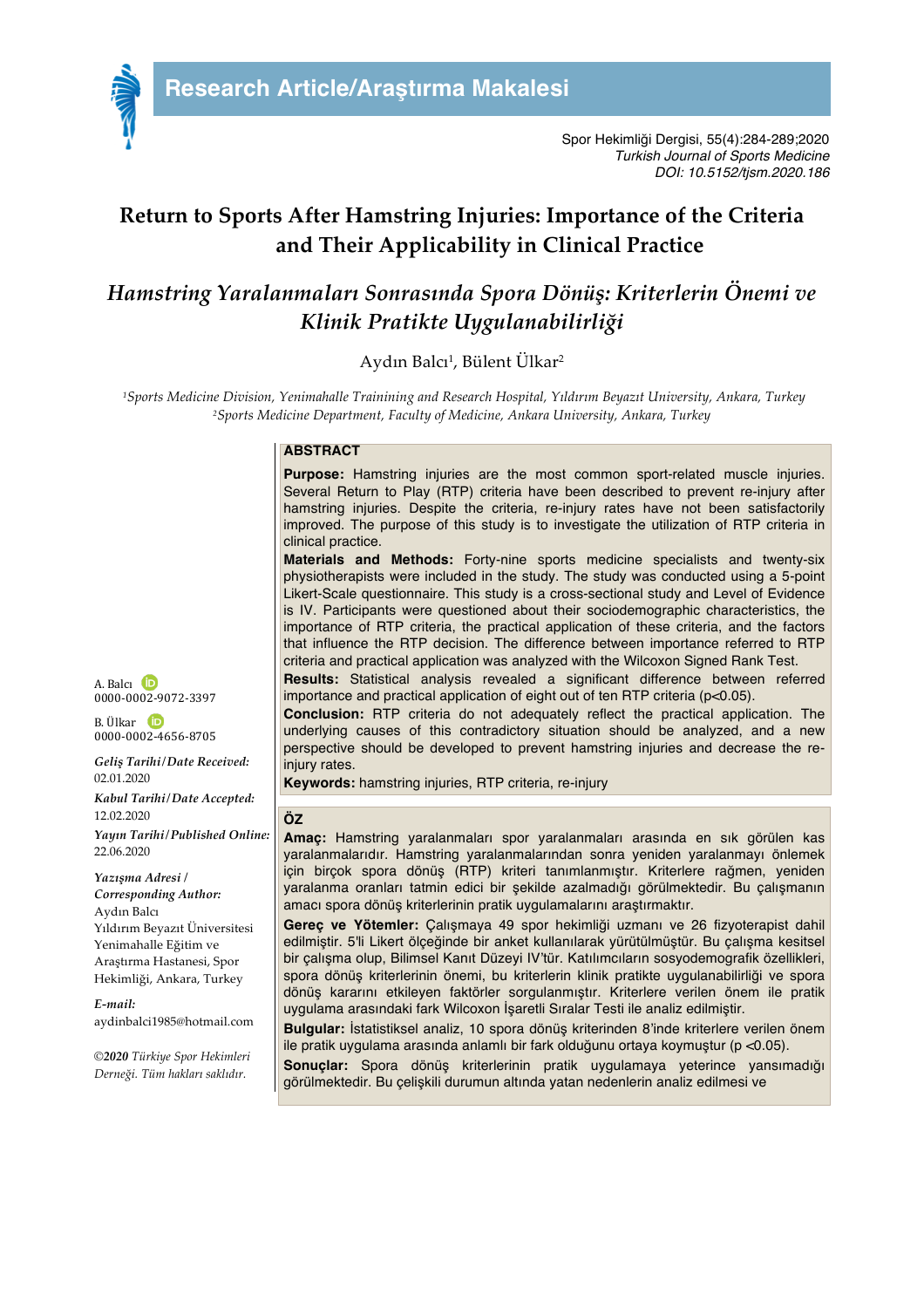hamstring yaralanmalarını önlemek ve yeniden yaralanma oranlarını azaltmak için yeni bir bakış açısının geliştirilmesi gerektiği düşünülmektedir.

**Anahtar Sözcükler:** hamstring yaralanmaları, spora dönüş kriterleri, tekrar yaralanma

**Available at:** http://journalofsportsmedicine.org and http://dx.doi.org/10.5152/tjsm.2020.186

**Cite this article as:** Balci A, Ulkar B. Return to sports after hamstring injuries: Importance of the criteria and their applicability in clinical practice. *Turk J Sports Med*. 2020;55(4):284-9.

## **INTRODUCTION**

Muscle injuries are common sports injuries and constitute approximately 30% of elite football injuries  $(1-4)$ . These injuries are also common in athletics, rugby, basketball and American football. The majority of muscle injuries occur in the lower extremity, most commonly in hamstring muscles  $(37%)$   $(2)$ . In other words, in a top level professional football team with an average of 25 players; 5 hamstring injuries and 80 training day loss per season are expected. (2). In addition, the high rates of re-injury and the longer time to RTP after re-injuries are also significant problems (5,6). Furthermore, from an economic point of view, these problems lead to a serious  $cost$ , as well  $(7)$ .

The frequency and consequences of injuries motivated scientists to investigate this issue and many studies have been conducted. Some of these studies have attempted to establish measures to reduce the frequency of injury, and some have led to build up RTP criteria after injury (absence of pain, similar strength, and flexibility, sport specific functional exercises, neuromuscular studies, evaluation with imaging methods, etc.)  $(5, 8-12)$ . The applicability of these criteria into practice are influenced by various factors (competition schedule, achievement goal, pressure from coach, lack of technical equipment, pressure from athlete to return early, etc.)  $(13-15)$ . Despite many studies, the frequency of injury did not decrease significantly  $(2.16-19)$ .

The objective of this study was to figure out the utilization of RTP criteria following hamstring injuries and to put forward the causes of discrepancies in sports medicine practice.

## **METHODS**

Seventy-four sports medicine specialists who completed sports medicine residency in Turkey and fifty-one physiotherapists who were currently working on athletic injuries were invited to the study. An invitation letter, an informed consent, and a questionnaire were sent via email to the participants. A reminder message was sent 15 days and 2 months after the first mail. Forty-nine of the sports medicine specialists and twenty-six of the physiotherapists participated in the study by responding to the  $e$ mail. This study was designed according to the Declaration of Helsinki and approved by Ankara Yıldırım Beyazıt University School of Medicine Ethical Committee. All participants were fully informed about the study and they all signed written informed consent.

A 5-point Likert Scale questionnaire has been prepared for this investigation. This study is a cross-sectional study and Level of Evidence is IV. The participants were asked 29 questions in 4 sections. In the first section, age, gender, and occupational information were asked. In the second section, participants were asked to sort some of the RTP criteria mentioned in the literature from "1 = Not Important" to "5 = Very Important". In the third section, the practical use of these criteria has been asked to sort from  $"1 =$ never" to " $5$  = frequently". In the fourth section, the effectivity of factors that determine the utilization of these criteria is asked to be sorted as " $1$  = Not Effective" to " $5$  = Very Effective".

The sample size was calculated using an opensource web-based program. The effect size was estimated to be 0.10. Considering a power of 0.80,  $\alpha$  level of 0.05, a minimum of 63 subjects would be required for the study. Descriptive statistics of the obtained data were performed. The hypothesis of the study was tested with the Wil-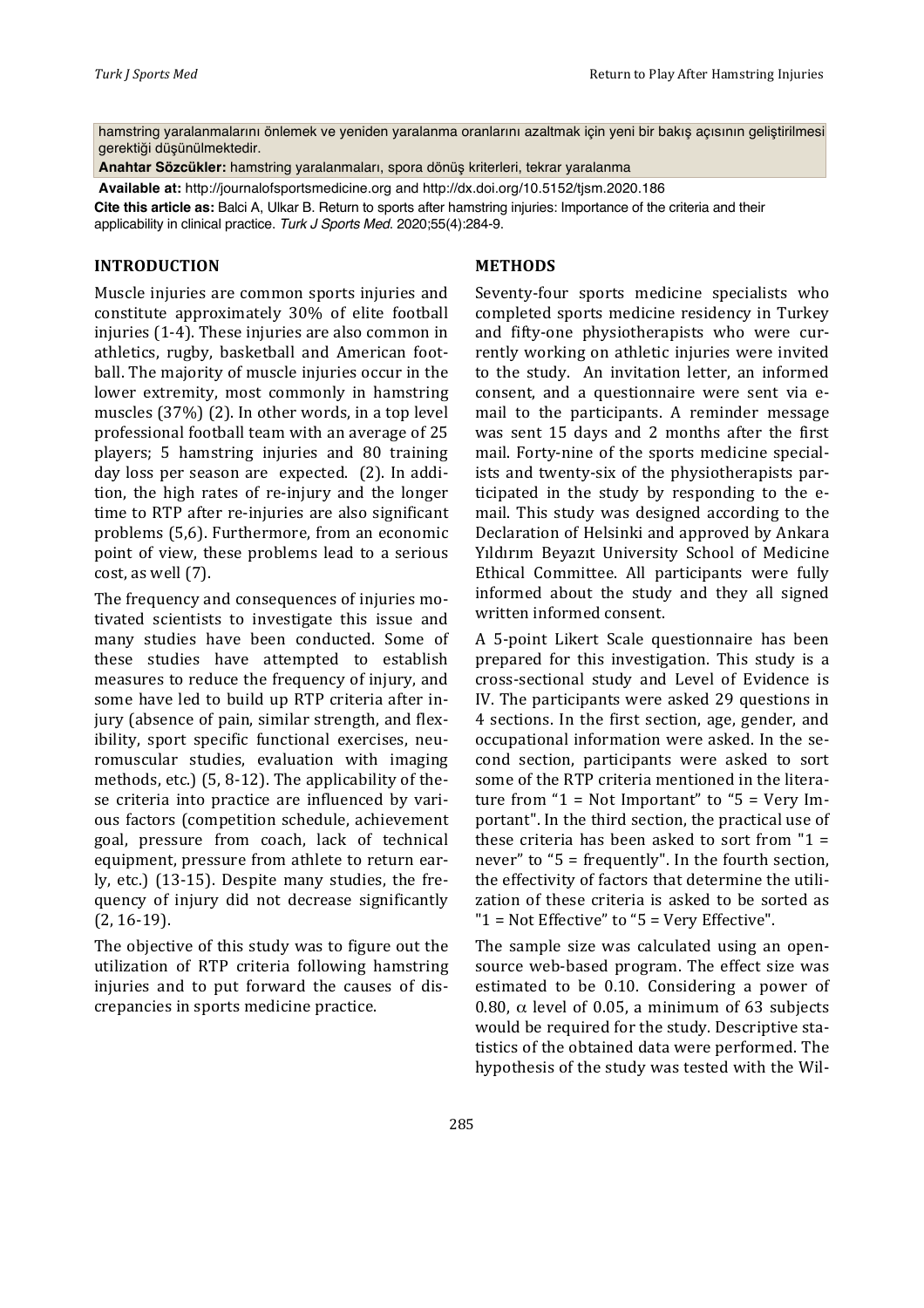coxon Signed Ranks Test. The level of significance was accepted as  $p \le 0.05$ . Statistical analyses were performed with SPSS software (version 23.0, SPSS Inc., Chicago, IL) for Mac (Free Trial) program.

## **RESULTS**

49 sports medicine specialists (respond rate  $=$  $%69$ ) and 26 physiotherapists (respond rate = %51), a total of  $75$  participants  $(61$  males,  $14$ females;  $35,49 \pm 8,55$  years) were included in the study. 49 of the participants were working in health institutions and 12 of them were working in sports clubs. The remaining 14 participants were working in both health institutions and sports clubs.

The results of the questionnaire applied to depict the importance of the RTP criteria and the results of questionnaire applied to figure out the practical use of RTP criteria have been presented in Table 1.

**Table 1.** The referred importance and the practical application of the RTP criteria after hamstring injuries

|                                             | <b>Referred Importance</b> |      |           | <b>Practical</b><br>tion |      | Applica-  |
|---------------------------------------------|----------------------------|------|-----------|--------------------------|------|-----------|
|                                             | N                          | Mean | <b>SD</b> | N                        | Mean | <b>SD</b> |
| <b>Absence of Pain</b>                      | 75                         | 4.75 | 0.548     | 75                       | 4.83 | 0.381     |
| <b>Psychological Readiness</b>              | 75                         | 4.59 | 0.595     | 75                       | 4.36 | 0.765     |
| <b>Sport-Specific Functional Evaluation</b> | 75                         | 4.57 | 0.524     | 75                       | 3.55 | 1.222     |
| <b>Flexibility</b>                          | 75                         | 4.44 | 0.758     | 75                       | 4.61 | 0.676     |
| <b>Nordic Eccentric Muscle Strength</b>     | 75                         | 4.25 | 0.871     | 75                       | 2.87 | 1.398     |
| <b>Isokinetic Muscle Strength</b>           | 75                         | 4.13 | 0.905     | 75                       | 2.37 | 1.271     |
| <b>Single Leg Balance</b>                   | 75                         | 3.93 | 0.935     | 75                       | 3.44 | 1.276     |
| <b>Aerobic-Anaerobic Capacity</b>           | 75                         | 3.84 | 0.129     | 75                       | 2.83 | 1.369     |
| <b>Imaging with MRI-USG</b>                 | 75                         | 3.00 | 1.040     | 75                       | 2.73 | 1.298     |
| <b>Neuromuscular Evaluation with EMG</b>    | 75                         | 2.81 | 1.182     | 75                       | 1.39 | 0.837     |

The results of the questionnaire applied to find out the effectiveness of factors that determine

the utilization of these criteria are given in Table 2.

|  | <b>Table 2.</b> The factors affecting the RTP decision |  |  |  |
|--|--------------------------------------------------------|--|--|--|
|--|--------------------------------------------------------|--|--|--|

|                                               | N  | Mean | SD      |
|-----------------------------------------------|----|------|---------|
| <b>Competition Schedule- Achievement Goal</b> | 75 | 3.65 | 1 2 1 4 |
| <b>Pressure from coach</b>                    | 75 | 3.19 | 1.363   |
| Pressure from athlete to return early         | 75 | 3.08 | 1.323   |
| Lack of technical equipment                   | 75 | 2.99 | 1.289   |
| <b>Fear of litigation</b>                     | 75 | 2.09 | 1 1 8 7 |

The significance of the difference between referred importance and practical application of the RTP criteria was calculated with the Wilcoxon Signed Rank Test. There were significant differences between referred importance and practical application of Psychological Readiness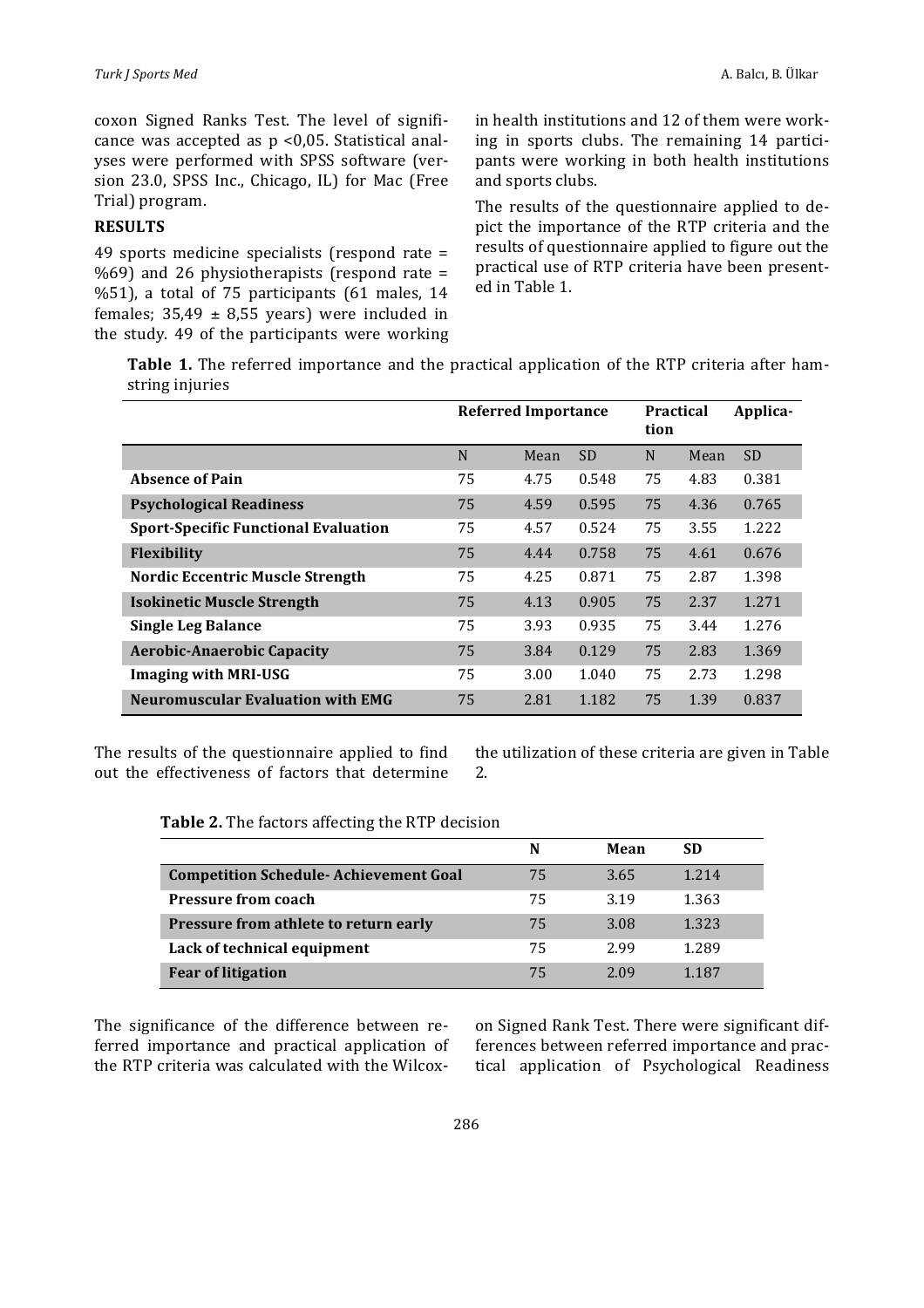$(p=0,006)$ , Sport-Specific Functional Evaluation ( $p<0,001$ ), Flexibility ( $p=0,007$ ), Nordic Eccentric Muscle Strength (p<0,001), Isokinetic Muscle Strength  $(p<0,001)$ , Single Leg Balance  $(p<0,001)$ , Aerobic-Anaerobic Capacity  $(p<0,001)$  and Neuromuscular Evaluation with EMG ( $p<0,001$ ) (Table 3).

|                                             | T    | p          | z            |             |
|---------------------------------------------|------|------------|--------------|-------------|
| <b>Absence of Pain</b>                      | 16.5 | $p=0,109$  | $z = -1,604$ | $r = -0.19$ |
| <b>Psychological Readiness</b>              | 69   | $p=0,006*$ | $z=-2,746$   | $r = -0.32$ |
| <b>Sport-Specific Functional Evaluation</b> | 56   | $p<0,001*$ | $z = -5.663$ | $r = -0.65$ |
| <b>Flexibility</b>                          | 40   | $p=0,007*$ | $z = -2,711$ | $r = -0.31$ |
| <b>Nordic Eccentric Muscle Strength</b>     | 19   | $p<0,001*$ | $z = -6.105$ | $r = -0.70$ |
| <b>Isokinetic Muscle Strength</b>           | 16   | $p<0,001*$ | $z = -6,753$ | $r = -0.78$ |
| <b>Single Leg Balance</b>                   | 104  | $p<0,001*$ | $z = -3.696$ | $r = -0.43$ |
| <b>Aerobic-Anaerobic Capacity</b>           | 25,5 | $p<0,001*$ | $z = -5.405$ | $r = -0.62$ |
| <b>Imaging with MRI-USG</b>                 | 351  | $p=0.053$  | $z = -1.934$ | $r = -0.22$ |
| <b>Neuromuscular Evaluation with EMG</b>    | 33   | $p<0,001*$ | $z = -6.464$ | $r = -0.75$ |

**Table 3.** The difference between referred importance and practical application of RTP criteria

*\*Significant differences between referred importance and practical application of RTP criteria*

## **DISCUSSION**

Although hamstring injuries are the most common football-related muscle injuries (2), it has been understood that the accepted theoretical knowledge in the treatment approach has been ignored in practice. When the reasons for this implementation are discussed; it is seen that the RTP decision is not given according to the clinical status. 

The absence of pain was determined to be the most important and most frequently used RTP criterium. This result is consistent with several studies in the literature  $(6, 9-12, 20)$ . The similarity between the referred importance and practical application is probably due to the subjective evaluation of the athlete. The psychological readiness of the athlete, which is a subjective criterion like pain, is also considered as an important criterion  $(21-23)$ . In our study, this has also been considered to be an important criterion, but there was a significant difference between practical application and referred importance. This difference might probably be resulted from other factors affecting RTP decision.

Flexibility is known to be another frequently used RTP criterion. There are different opinions  in the literature on flexibility. Although equality of range of motion (ROM) on both limbs are noted to be utterly important in some studies (6, 10, 24), there is another study suggesting that a 10% difference in ROM is an acceptable level for permission to RTP  $(11)$ . It is thought that this discrepancy may be one of the reasons leading to the significant difference between referred importance and practical application.

Another RTP criterion that is propounded for hamstring injuries is the comparison of muscle strength between the limbs  $(6, 10, 11, 24-27)$ . In this study, the preference of participants was asked about two different methods of muscle strength evaluation. Nordic eccentric muscle strength evaluation was found to be more important than isokinetic muscle strength measurement. This result is consistent with the study of van der Horst et al. (12). There was a significant difference between the referred importance and the practical application of both measurement methods. Although the participants had remarked the importance of strength measurements in making the decision of RTP, the utilization of this criterion was found to be quite low, possibly due to lack of easy access to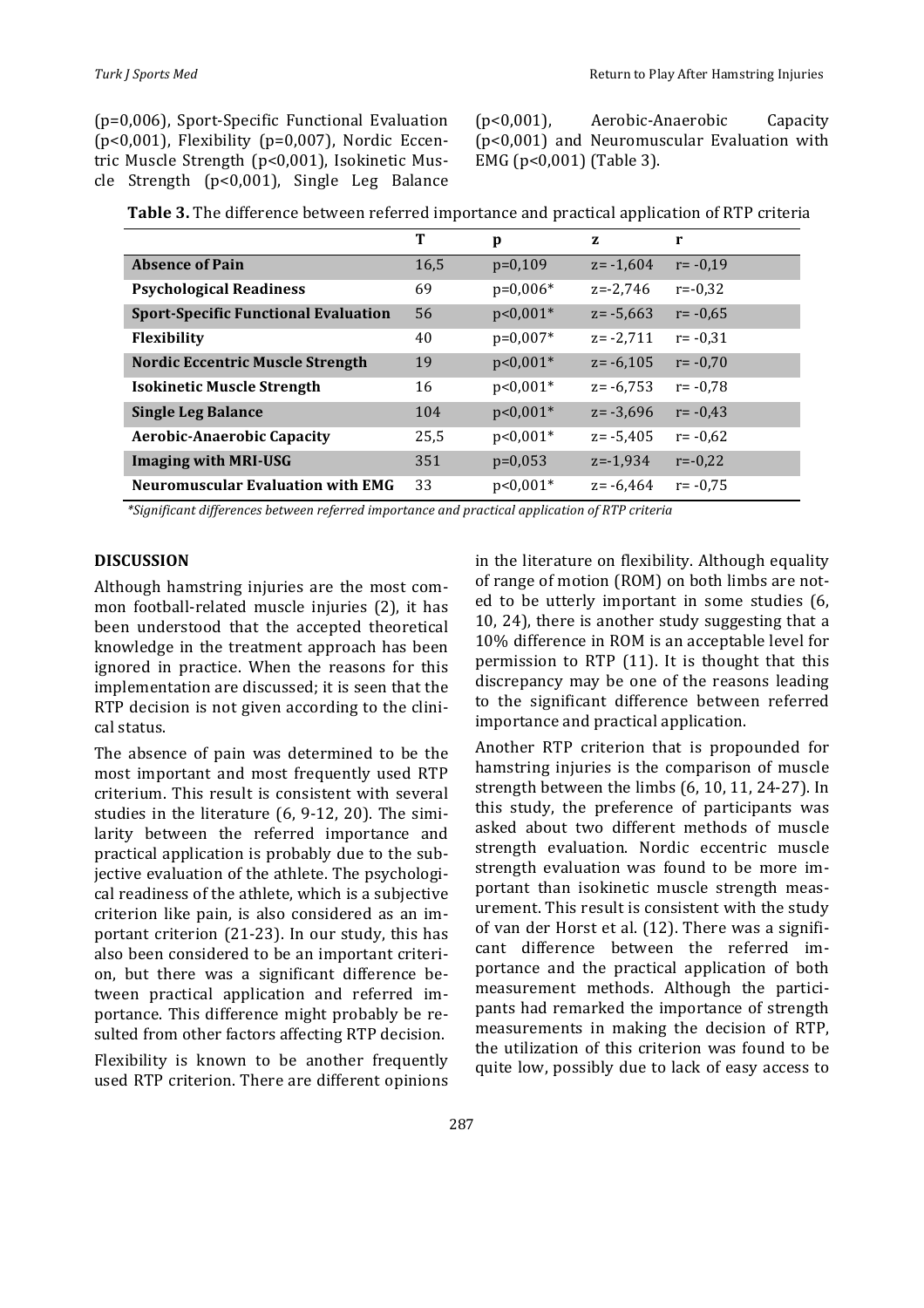technical equipment used for strength measurement.

Sport specific functional evaluations, aerobic and anaerobic capacity measurements are accepted as RTP criteria  $(6, 8, 10, 12, 28)$ , as well. The ability to completion of the required sportspecific functional exercises was another RTP criterion that was stated by the participants. There was also a significant difference between the importance and practical application of this criterion. Again, the difference between theory and practice may be due to lack of technical equipment (GPS systems, oxygen analyzers, etc.).

In the present study, the two less important RTP criteria were depicted as MRI-USG imaging and EMG and neuromuscular evaluation. There are some studies stating that these two criteria are not very important in RTP decisions and may be excluded from the criteria list (10, 12). We noted that there was no significant difference between the referred importance and practical application of MR-USG imaging. On the other hand, EMG evaluation was stated as an important RTP criterion in theory, whereas less attention has been attributed to that in practice. The need for special training and technical equipment for the EMG application were possible factors in this difference.

It is known that the RTP decision is also influenced by factors other than health and performance parameters (14, 15, 29, 30). Creighton et al. have developed a 3-step decision-based RTP model (29). In the third step of this model, nonmedical factors were mentioned. In our study, the effect of these factors on the RTP decision was questioned, as well. The competition schedule and the achievement goals were the factors that the participants gave the highest score. The effect of these factors on the RTP decision has been mentioned before (12, 29, 30). Another high scored factor is pressure from the coach, and this factor has also been mentioned in the literature  $(14, 15, 21)$ . In addition, it has been shown that the coaches' perception of communications and behaviors had an impact on the frequency of injury (31). We detected that the pressure of athletes to return to competition was another important factor that could influence RTP decisions.

The results of the present study should be considered with several limitations. Although nonmedical factors were effective in RTP decisions, more comprehensive evaluations about these factors are required. Participants have different occupations and employers, however, sample size hindered the analysis of these differences. Further studies that take these differences into consideration will be more useful in practice. Besides, the answers to Likert scale questions could be affected by factors such as social desirability bias and acquiescence bias.

#### **CONCLUSION**

In conclusion, referred importance is not parallel to practical applications in terms of RTP criteria following hamstring injuries. The higher rates of hamstring re-injuries could be attributed to inconsistency between well-established RTP criteria and practical applications of these criteria. This discrepancy could be resulted from the non-medical constraints that sports physicians faced in daily practice, mainly coming from coaches and athletes. Comprehensive studies are needed to put forward the factors influencing the decision making in RTP following hamstring injuries, especially based on sports specific models. Eliminating the factors leading to failure of following the RTP criteria in hamstring injuries will result not only in lowering reinjuries, but also decreasing the overall injury rates.

## *Conflict of Interest and Funding Statement*

There is no conflict of interest of funding in this *article.*

#### **REFERENCES**

- 1. Ekstrand J, Healy JC, Waldén M, Lee JC, English B, Hagglund M. Hamstring muscle injuries in professional football: the correlation of MRI findings with return to play. *Br J Sports Med.* 2012;46(2):112-7.
- 2. Ekstrand J, Hägglund M, Waldén M. Epidemiology of muscle injuries in professional football (soccer). *Am J Sport Med.* 2011;39(6):1226-32.
- 3. Mueller-Wohlfahrt H-W, Haensel L, Mithoefer K, Ekstrand J, English B, McNally S, et al. Terminology and classification of muscle injuries in sport: the